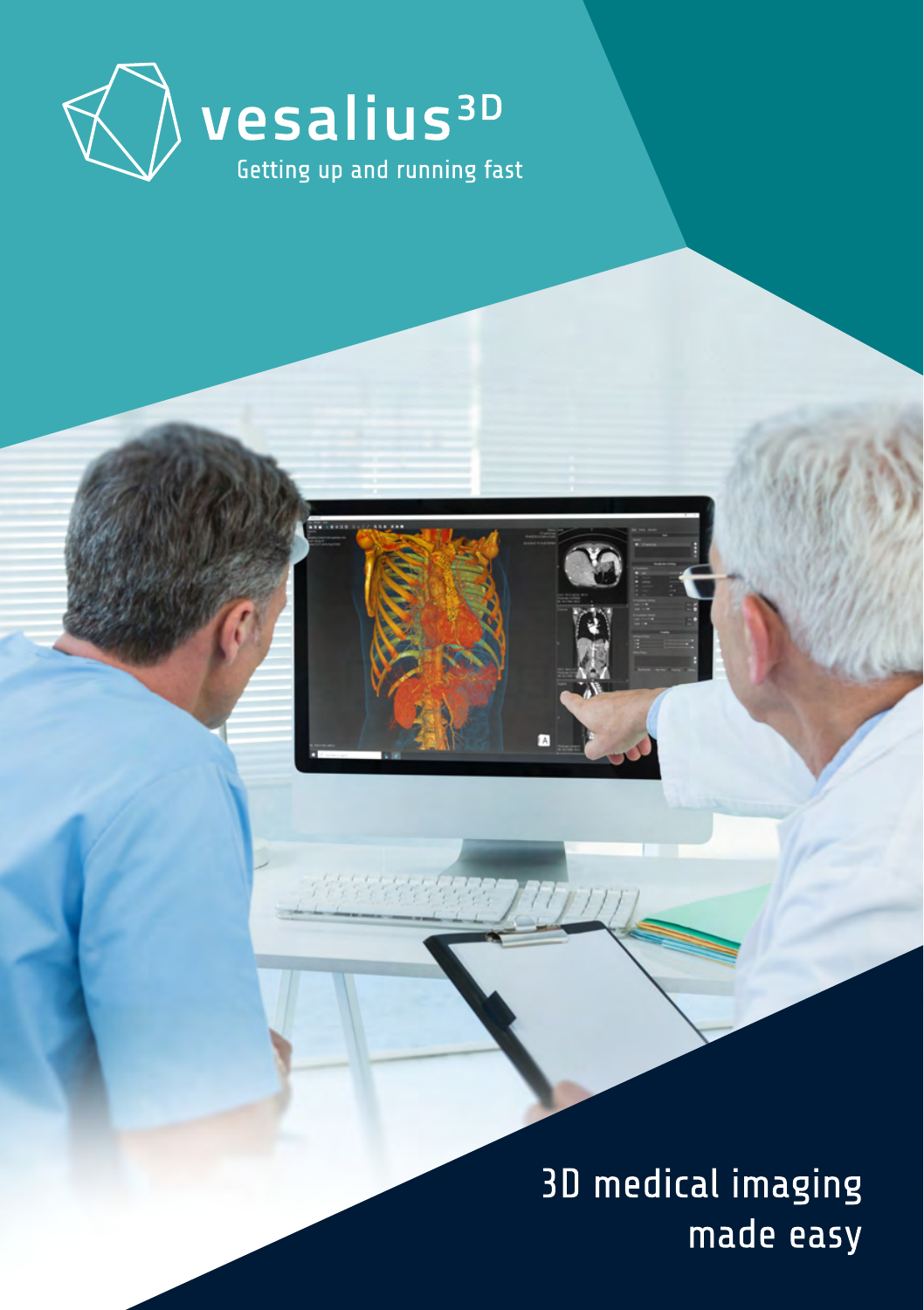

PS-Medtech B.V. Falckstraat 53 hs NL 1017VV Amsterdam The Netherlands

[support@vesalius-3d.com](mailto:support@vesalius-3d.com) <https://www.vesalius-3d.com>

While every precaution has been taken in the preparation of this manual, PS-Medtech B.V. assumes no responsibility for errors or omissions. If you find any errors or omissions, please let us know at [support@vesalius-3d.com.](mailto:support@vesalius-3d.com)

Copyright©2020 by PS-Medtech B.V., Amsterdam, the Netherlands

All rights reserved. No part of this publication may be reproduced, stored in a retrieval system, or transmitted, in any form or by any means, mechanical, photocopying, recording or otherwise, without the prior written permission of PS-Medtech B.V..

**Last revision date: 2020-05-04 Rev. 2.9.0-0-gdb12d80b**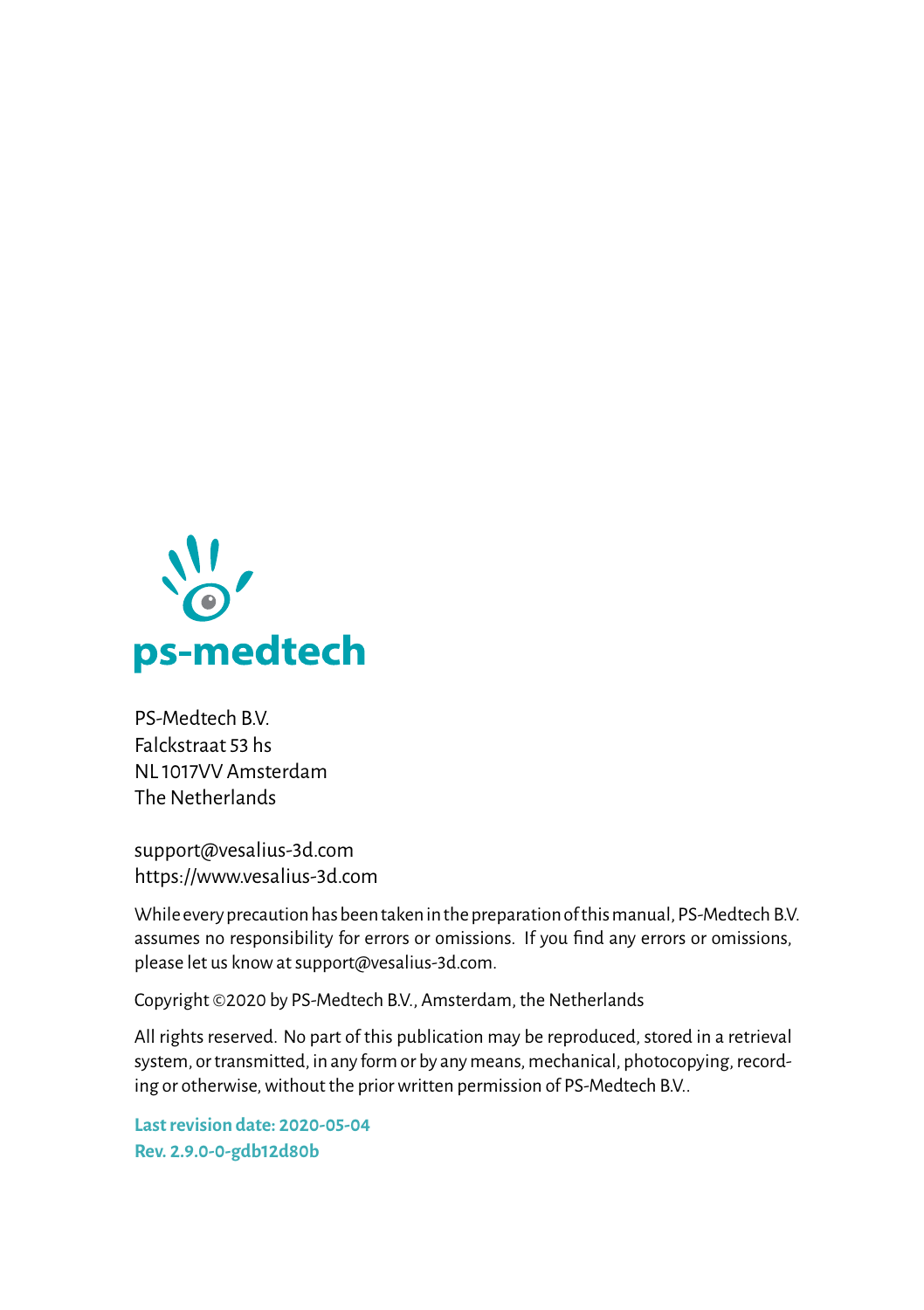# <span id="page-2-0"></span>Legal

#### <span id="page-2-1"></span>License agreement

The products of PS-Medtech B.V. (PS-Medtech) come with a software license agreement. This END USER LICENSE AGREEMENT (EULA) is shipped with each product. In no event shall PS-Medtech be held liable for any incidental, indirect, or consequential damages whatsoever (including, without limitation, damages for loss of business profits, business interruption, loss of business information, or any other pecuniary loss) arising out of the use of or inability to use the software or hardware.

## <span id="page-2-2"></span>Intended use of Vesalius3D



The intended use of Vesalius3D is:

- the *visualization* of volumetric medical data for treatment planning purposes,
- to create a *personalized anatomy book* of a patient,
- to create a *maquette*(extraction) of a structure based on a medical volumetric dataset.

Vesalius3D is NOT intended for DIRECT diagnosis or for medical use. When working with Vesalius3D results in doubts regarding the direct diagnosis, the user has to return to the tools and responsible physicians for direct diagnosis for verification. In order to use Vesalius3D for medical purposes, the medically certified version of Vesalius3D, **Vesalius3D Medical**, should be used. Please contact**[support@vesalius-3d.com](mailto:support@vesalius-3d.com)** about using Vesalius3D Medical.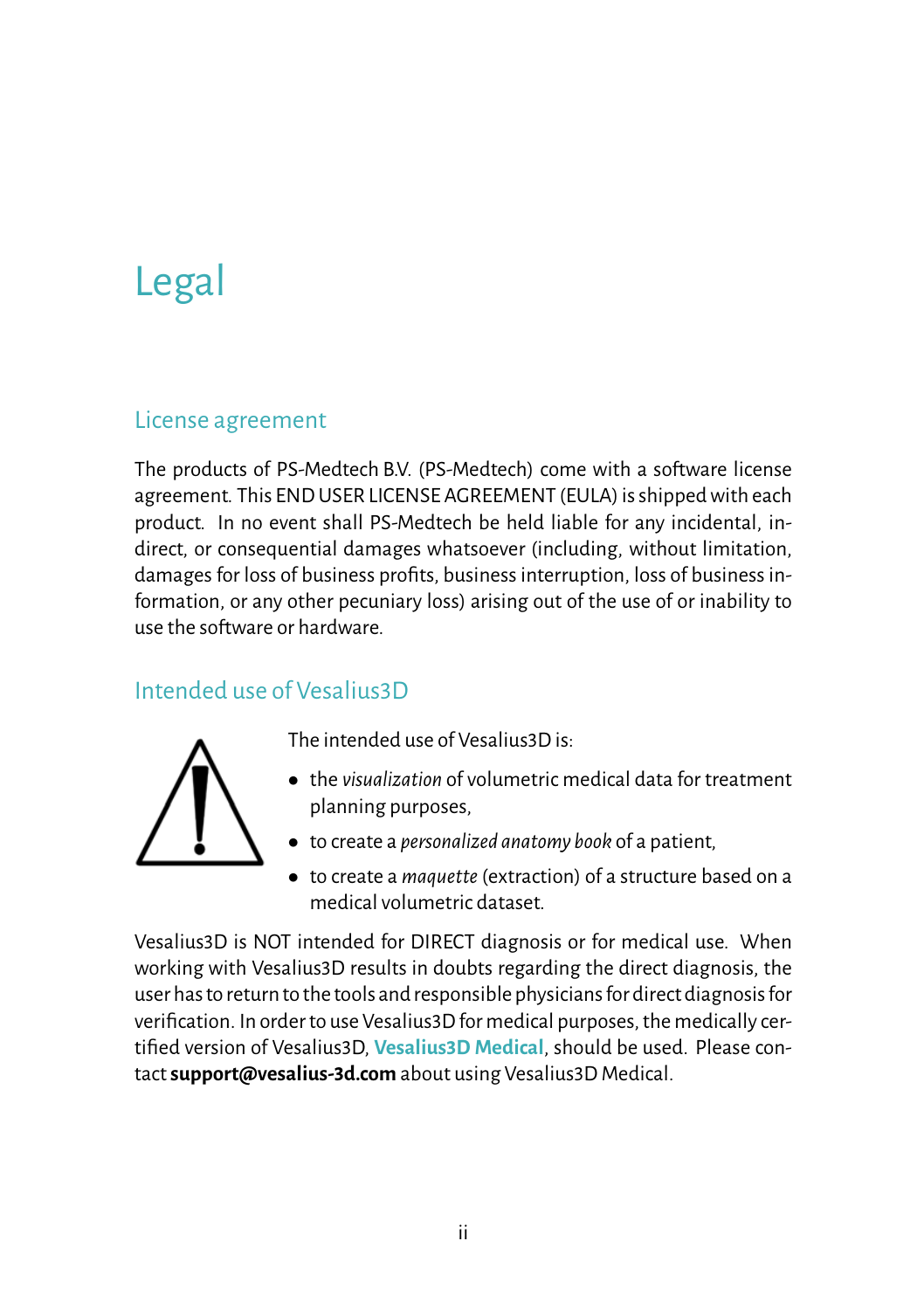## <span id="page-3-0"></span>Patent liability

No patent liability is assumed with respect to the use of the products of PS-Medtech B.V..

## <span id="page-3-1"></span>Errors in Manual

While every precaution has been taken in the preparation of this manual, PS-Medtech assumes no responsibility for errors oromissions. If you find any errors or omissions, please let us know at [https://www.ps-medtech.com.](https://www.ps-medtech.com)

## <span id="page-3-2"></span>Copyright information

Copyright©2020 by PS-Medtech B.V., Amsterdam, the Netherlands.

All rights reserved. No part of this publication may be reproduced, stored in a retrieval system, or transmitted, in any form or by any means, mechanical, photocopying, recording or otherwise, without the prior written permission of PS-Medtech B.V..

Portions of the software included in this package contain licensed third-party technology. With some of these, you also may have additional rights, particularly to receive source code of these projects. The Poco C++ libraries are licensed under the Boost Software License 1.0. The Qt library is licensed under the GNU LGPL. You may obtain a copy of the source code at [http://qt-project.org,](http://qt-project.org) which is likewise provided under the GNU LGPL. This software is based in part on the work of the VTK project [\(http://www.vtk.org\)](http://www.vtk.org), which is licensed under the BSD license. The relevant third-party licenses are included in the license.txt file in your Vesalius3D software installation.



2020-5

PS-Medtech B.V. Falckstraat 53 HS 1017 VV Amsterdam The Netherlands Call: +31 (0)20 221 0531 Fax: +31 (0)20 524 8797 [info@ps-medtech.com](mailto:info@ps-medtech.com) <https://www.ps-medtech.com>



Vesalius3D

(C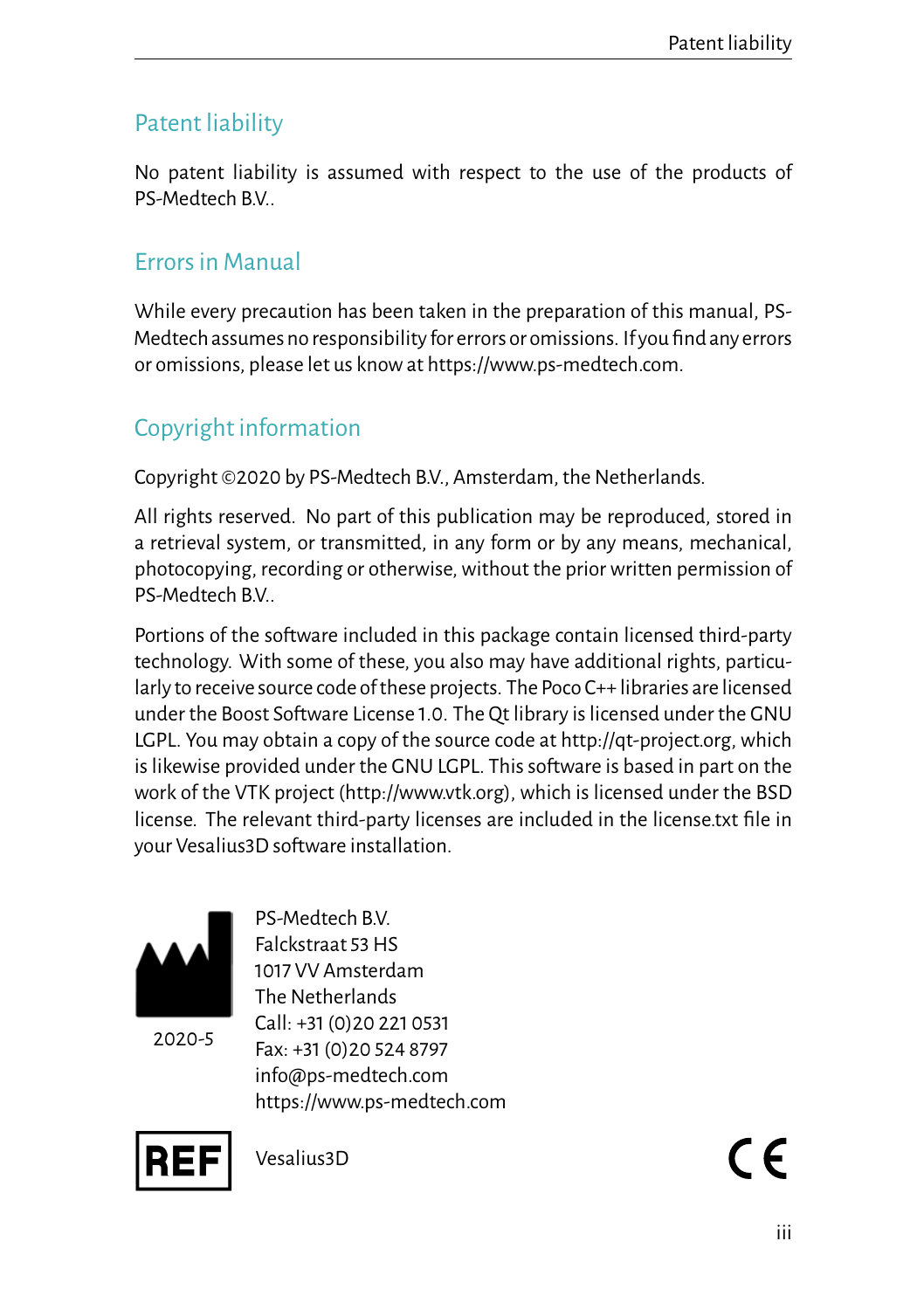## **Contents**

| Legal                                                                                                          | ïί             |
|----------------------------------------------------------------------------------------------------------------|----------------|
| License agreement results and containing the contact to the contact the contact to the contact the contact to  | ii             |
|                                                                                                                | ii             |
|                                                                                                                | iii            |
|                                                                                                                | iii            |
| Copyright information $\ldots \ldots \ldots \ldots \ldots \ldots \ldots \ldots \ldots$                         | iii            |
| Getting up and running fast                                                                                    | $\mathbf{1}$   |
|                                                                                                                | $\mathbf{1}$   |
| Navigating between the Screens                                                                                 | 2              |
| Cetting Started research research research research and a started research research research research research | $\overline{2}$ |
|                                                                                                                | $\overline{2}$ |
|                                                                                                                | 3              |
|                                                                                                                | $\overline{4}$ |
| Getting Started - Open a dataset                                                                               | 5              |
| Getting Started - Main screen / 3D DICOM Viewer                                                                | 5              |
| Importing data into the Vesalius3D Library Table Robert Robert Robert Robert Robert Robert Robert Ro           | 6              |
|                                                                                                                | $\overline{7}$ |
|                                                                                                                | 8              |
| Toggling between standard Visualizations                                                                       | 8              |
|                                                                                                                | 9              |
|                                                                                                                | 9              |
|                                                                                                                | 10             |
| Mouse and Keyboard navigation                                                                                  | 11             |
| 3D Controllers (Vesalius 3D Workstations)                                                                      | 12             |
|                                                                                                                | 13             |
| Near Plane - First World Perspective                                                                           | 13             |
| Cropping Planes - Standard Planes                                                                              | 14             |
|                                                                                                                | 15             |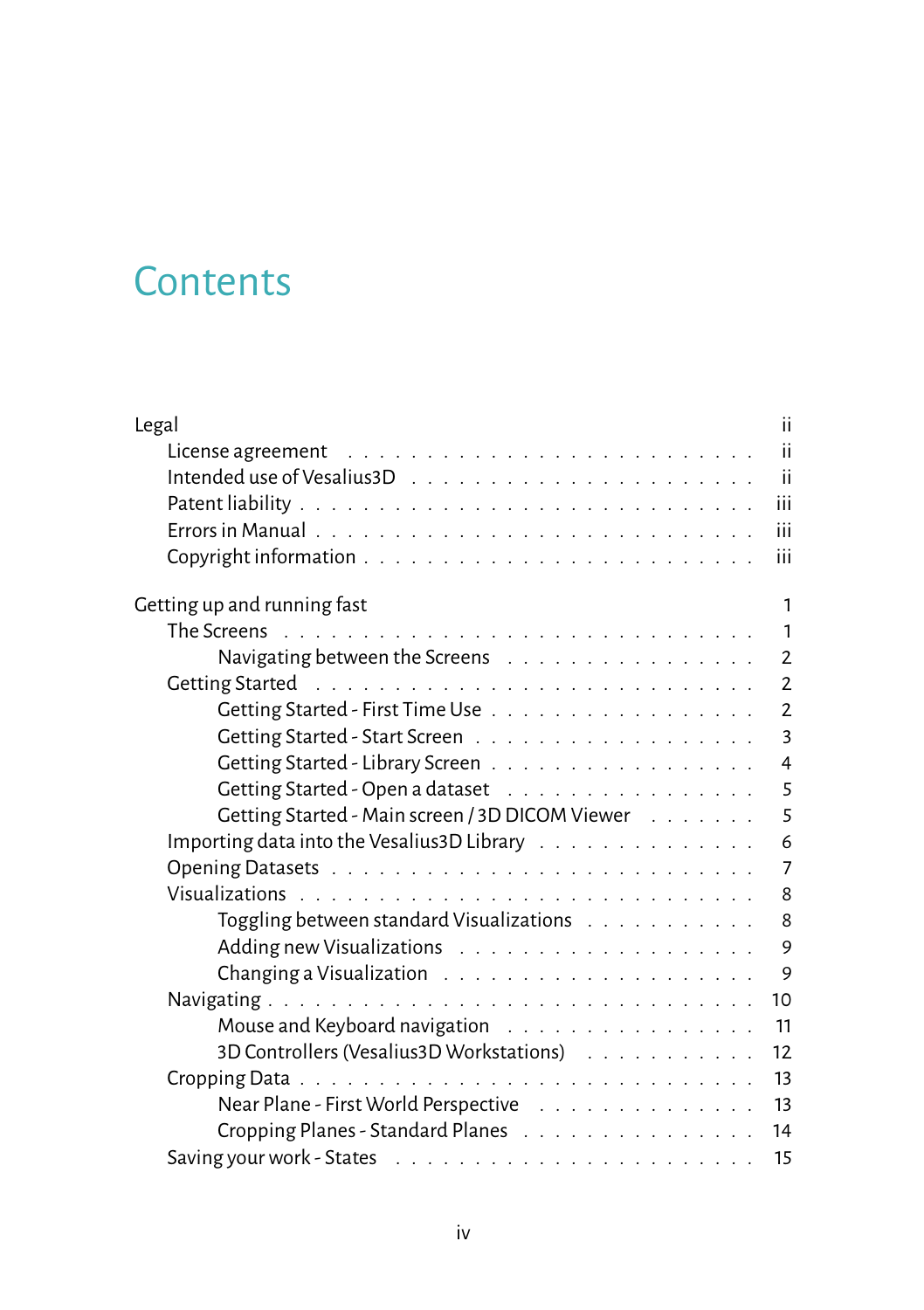| Maximized and Fullscreen views resources and contact to the contract of the Maximized and Fullscreen |  |  |  |  |  |  |  |  |  |  |
|------------------------------------------------------------------------------------------------------|--|--|--|--|--|--|--|--|--|--|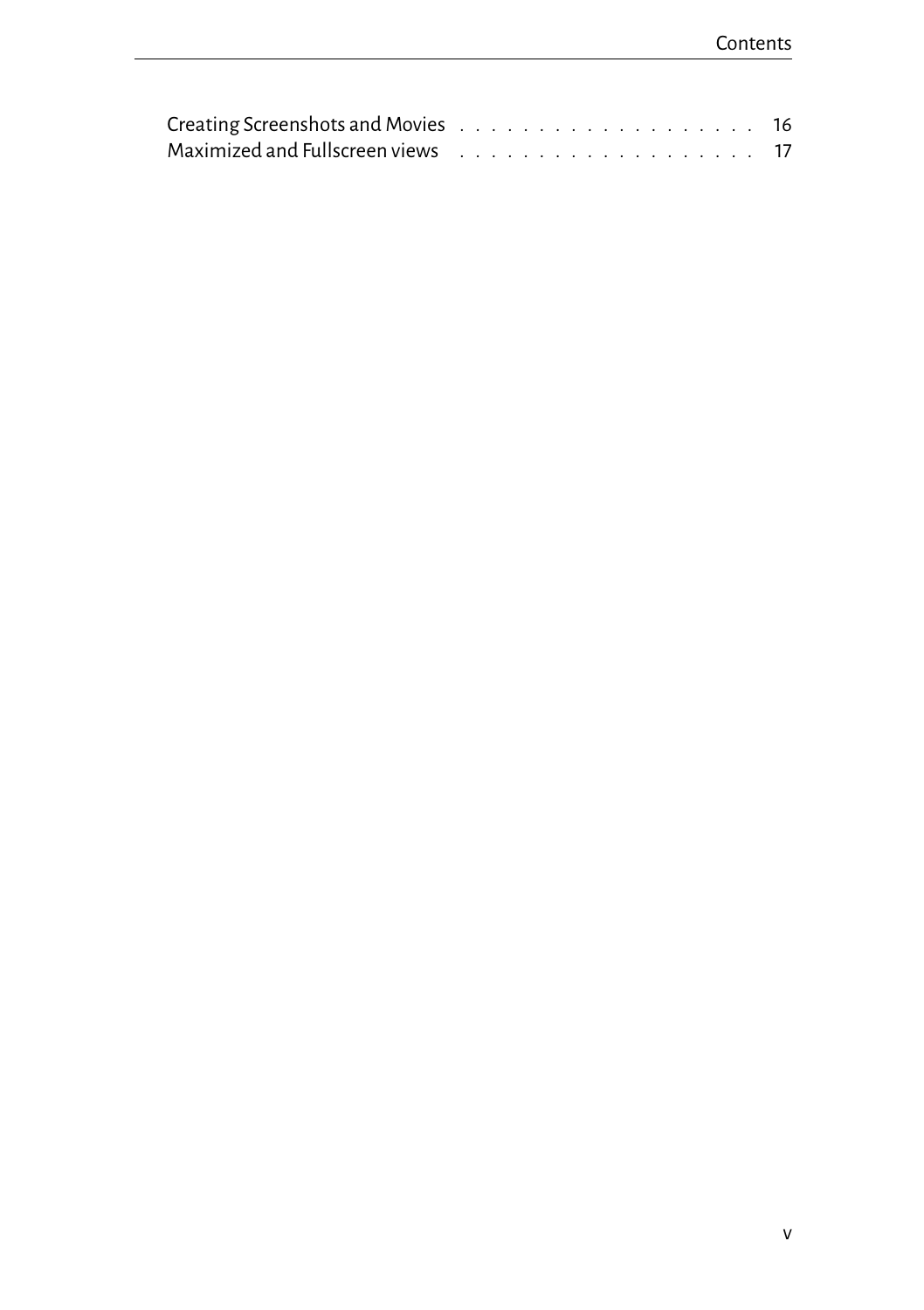# <span id="page-6-0"></span>Getting up and running fast

This guide will assist the user in using the most common basic functionality of Vesalius3D. The focus is loading data and getting to the right Visualization and right point of view.

This guide describes the procedure for:

- starting Vesalius3D and first time use
- loading a dataset
- opening a dataset
- choosing a visualization / using a protocol
- navigating in the data
- changing a visualization
- additional handy visualization tools
- saving the work
- exporting a movie and screenshot

All images and examples were made using the free Demo Dataset:

- Demo Dataset: CT Cardio CHN, Series: 75%
- Protocol: CT all multicurve I

#### <span id="page-6-1"></span>The Screens

Vesalius3D contains 4 main screens and they user can easily switch between them:

- Start Screen
- First Time Use Screen
- Library Screen
- Vesalius3D Screen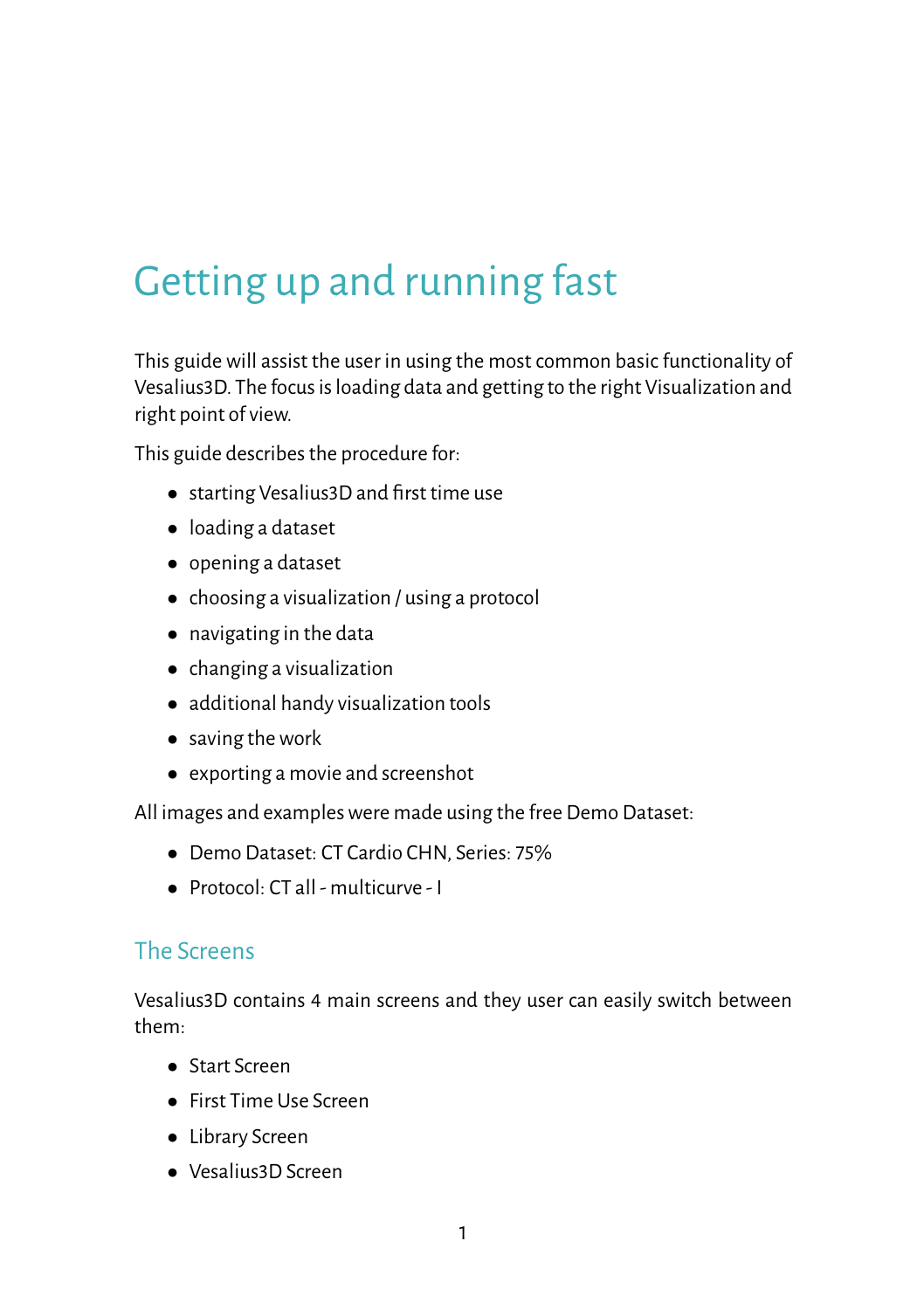The First Time Use screen is a special version of the Start screen and appears when there is no data in the Library.



Figure [0.1](#page-7-3) shows the correlation between the screens

<span id="page-7-3"></span>Figure 0.1: Vesalius3D Overview

#### <span id="page-7-0"></span>Navigating between the Screens

The list button icon allows the user to switch between screens.

The list button in the menu bar (top-left on screen) switches between the Start/Library screensand the 3DDICOMScreen. Toggling between theStartand the Library Screen is done using the buttons on the left of those screens.

## <span id="page-7-1"></span>Getting Started

#### <span id="page-7-2"></span>Getting Started - First Time Use

When opening Vesalius3D the program starts in the First Time Use screen. As there is no data in the Library the user first has to load data into Vesalius3D. The First Time Use screen assists the user to quickly locate and upload the data.

Two buttons are centrally placed on the screen; Import Demo Dataset and Choose your data.

The **Import Demo Dataset** button installs the Demo Dataset into the Library of Vesalius3D.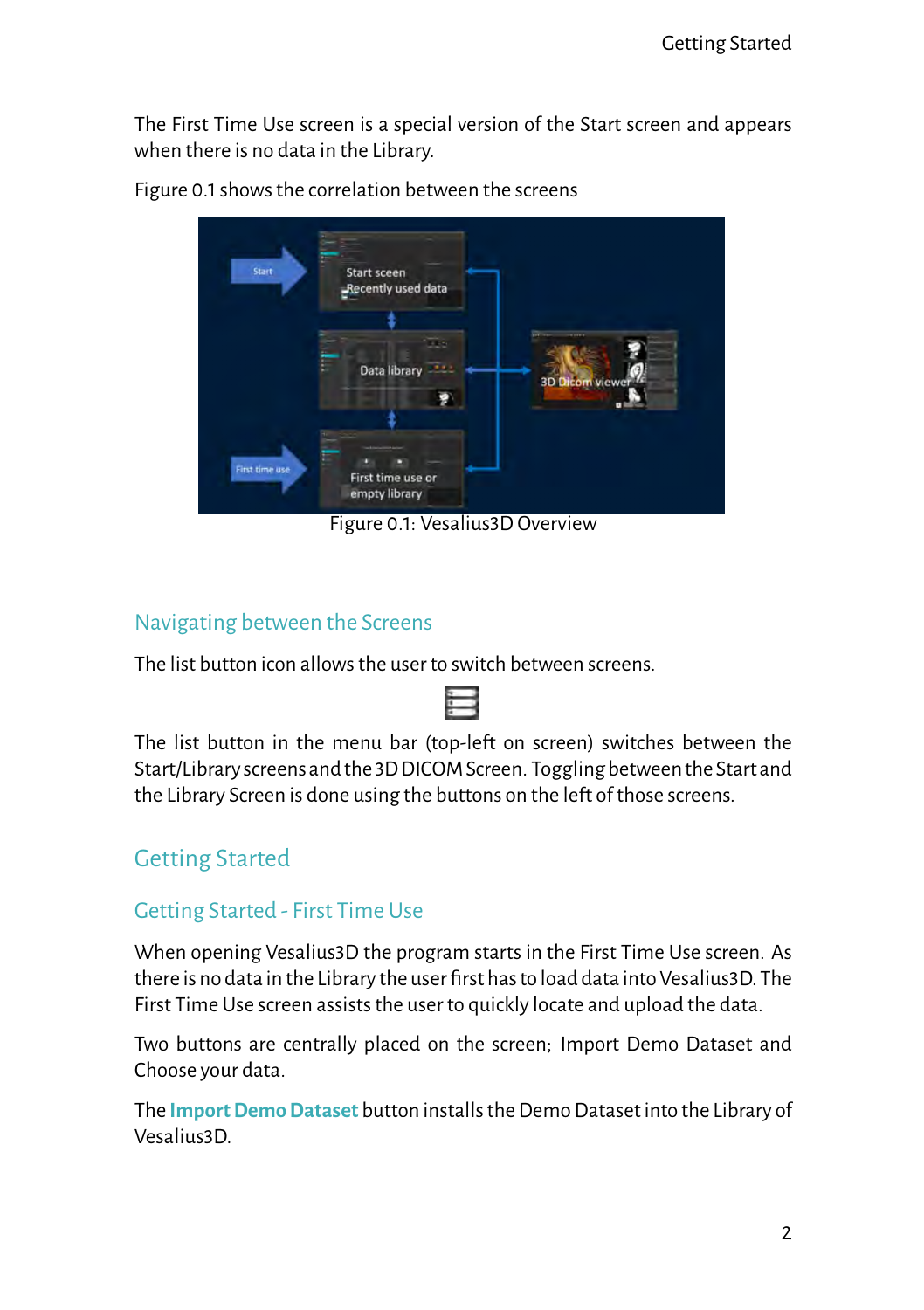

Figure 0.2: First Time Use Screen

The**Chooseyour data**buttonopens a popup file explorer. Locate the folder containing your data and click select folder. Vesalius3Dwill then import all relevant datasets from that file location and subfolders into the Vesalius3D Library.

After importing the data the Library screen is shown. A filter is set to only show the uploaded datasets.

#### <span id="page-8-0"></span>Getting Started - Start Screen

When Vesalius3D is opened with data in the Library the standard Start Screen is shown. This screen shows the most recently used datasets.

|                                    |                                                                                  | Vesalius3D: Start screen                                                |                         |              |                                            |
|------------------------------------|----------------------------------------------------------------------------------|-------------------------------------------------------------------------|-------------------------|--------------|--------------------------------------------|
| <b>Recently opened</b><br>datasets | $\overline{\mathbf{z}}$ . The contract of the contract of<br>$\bigcirc$ vession" | $-2.002 - 0.001$<br>Chevrolet Street<br>-<br>Acres<br><b>Definition</b> |                         |              | $-14$<br>Saved work                        |
| Switch to library<br>Import data   | -<br>ਵ<br>۰.<br>$\overline{\phantom{a}}$                                         | <b>CT 19.34</b><br>$0 - 1$<br><b>Last Figure</b><br><b>COVA</b><br>er u | <b>Selected dataset</b> | designations |                                            |
|                                    | $\circ$                                                                          | an i                                                                    |                         |              | <b>Standard starting</b><br>visualizations |
| <b>Help information</b>            |                                                                                  | <b>George Started</b>                                                   |                         |              | Preview                                    |
|                                    |                                                                                  |                                                                         |                         |              |                                            |
| <b>NOT BUSINE</b>                  |                                                                                  | --                                                                      | $- - - -$               |              |                                            |

Figure 0.3: Start Screen

The main functionality of the dashboard layout is to: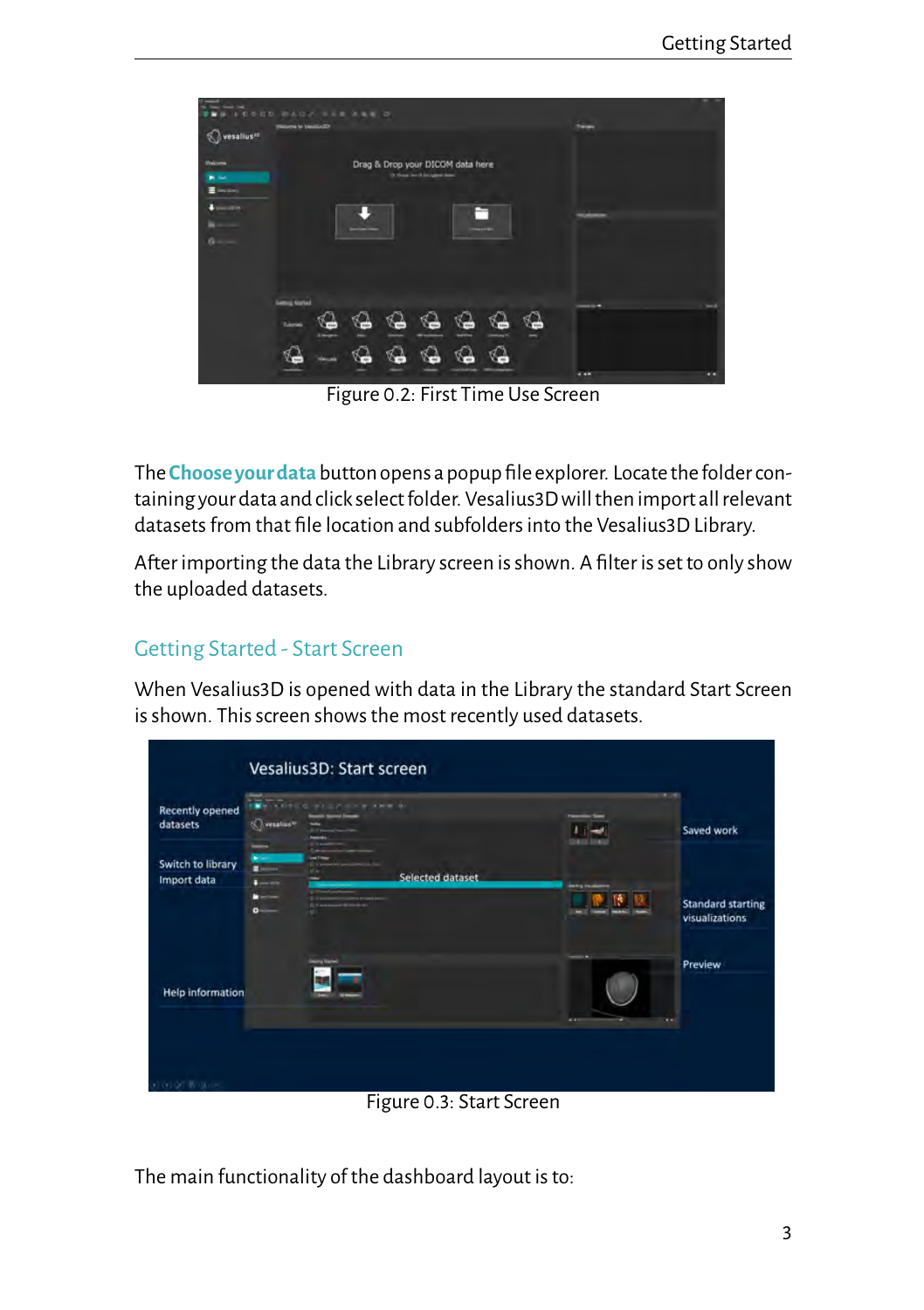- quickly find recently used datasets
- open a standard starting Visualization
- open a Presentation State (saved work of a dataset)
- switch to complete Library for other datasets
- import data

Select a dataset by clicking on it. The relevant standard Visualizations and States will then be shown.

#### <span id="page-9-0"></span>Getting Started - Library Screen

The Library screen is opened after data is imported or when the user switches from the Start screen to the Library screen.

| <b>Dataset filters</b><br><b><i><u>STATES STAT</u></i></b><br>$\bigcirc$ vesalius <sup>10</sup><br>Saved work<br>۰<br><b>COLLANS</b><br><b>Telephone</b><br>---<br><b>Sellen</b><br><b>Service</b><br><b>COLLEGE</b><br>Switch to start<br><b>PSIN SCALE</b><br><b>Photograph</b><br>$\mathbf{N}$<br><b>Windows</b><br><b>BREAKER</b><br>$\sim$<br>--<br>Import data<br><b>MA DISTURBS</b><br><b>PERSONAL</b><br><b>Terry Indiana</b><br><b>CONTRACT</b><br>PERMIT<br><b>North Little</b><br>-------<br><br>of New York<br>harters<br><b>FRA FIRST</b><br><b>BALLASTER</b><br>16.000<br><b>Standard starting</b><br><b>Chans</b><br><b><i><u>INSTER</u></i></b><br>ESSAY<br><b>Santa</b><br><b>ALCOHOL</b><br>$\sim$<br>-- |  |
|----------------------------------------------------------------------------------------------------------------------------------------------------------------------------------------------------------------------------------------------------------------------------------------------------------------------------------------------------------------------------------------------------------------------------------------------------------------------------------------------------------------------------------------------------------------------------------------------------------------------------------------------------------------------------------------------------------------------------|--|
|                                                                                                                                                                                                                                                                                                                                                                                                                                                                                                                                                                                                                                                                                                                            |  |
|                                                                                                                                                                                                                                                                                                                                                                                                                                                                                                                                                                                                                                                                                                                            |  |
|                                                                                                                                                                                                                                                                                                                                                                                                                                                                                                                                                                                                                                                                                                                            |  |
|                                                                                                                                                                                                                                                                                                                                                                                                                                                                                                                                                                                                                                                                                                                            |  |
| 0<br>≈.<br>visualizations<br>-<br><b>ALCOHOL:</b><br>-<br>--<br>---                                                                                                                                                                                                                                                                                                                                                                                                                                                                                                                                                                                                                                                        |  |
| $\equiv$<br>-<br><b><i><u>PECAMENT</u></i></b><br><b><i><u>ALCOHOL</u></i></b><br><b>Selected dataset</b><br><b>March 1974</b><br><b>STILRING</b><br><b>WATERS</b><br>$=$<br>$-100$<br>SAINA<br><b>PERSONAL</b>                                                                                                                                                                                                                                                                                                                                                                                                                                                                                                            |  |
| $-$<br>$-$<br>--<br><b>CENTRE</b><br><b>PSYCHIAM</b>                                                                                                                                                                                                                                                                                                                                                                                                                                                                                                                                                                                                                                                                       |  |
| If the Lares<br><b>ALCOHOL:</b><br><b>Continued Card</b><br>---------<br>$-$<br><b>Distance</b><br>LEE IN<br><b>AFTER AVENUE</b><br>AFJ'WHALE<br>Preview<br><b>Latin</b><br>ar jun has<br>$\overline{\phantom{a}}$<br>Wiserston<br><b><i><u>PACKAGE</u></i></b><br>$-$                                                                                                                                                                                                                                                                                                                                                                                                                                                     |  |
| <b>There</b><br>٠<br>$-$<br><b>PERMIT</b><br>$-100$<br>--<br>۰<br><b>COMPANY</b><br>---<br>$\sim$                                                                                                                                                                                                                                                                                                                                                                                                                                                                                                                                                                                                                          |  |
| $\overline{\phantom{a}}$<br><b>Little</b><br><b>STILRING</b><br><b>The State of</b><br>$\overline{\phantom{a}}$<br><b>NOME</b><br><b>MEND CON</b><br><b>SHARE</b><br><b>TA</b> Armstral<br><b>MILL SHE</b>                                                                                                                                                                                                                                                                                                                                                                                                                                                                                                                 |  |
|                                                                                                                                                                                                                                                                                                                                                                                                                                                                                                                                                                                                                                                                                                                            |  |
| 34,644<br><b>All Calls</b><br>$-$<br>$-1$<br><b>Car On</b><br>$1 - 1$                                                                                                                                                                                                                                                                                                                                                                                                                                                                                                                                                                                                                                                      |  |

Figure 0.4: Library Screen

The functionality of this screen largely equal to the Start screen, however it is not limited to recently used data. The Library is used to:

- quickly locate the datasets
- open a standard starting Visualization
- open a Presentation State (saved work of a dataset)
- switch to complete library for other datasets
- import data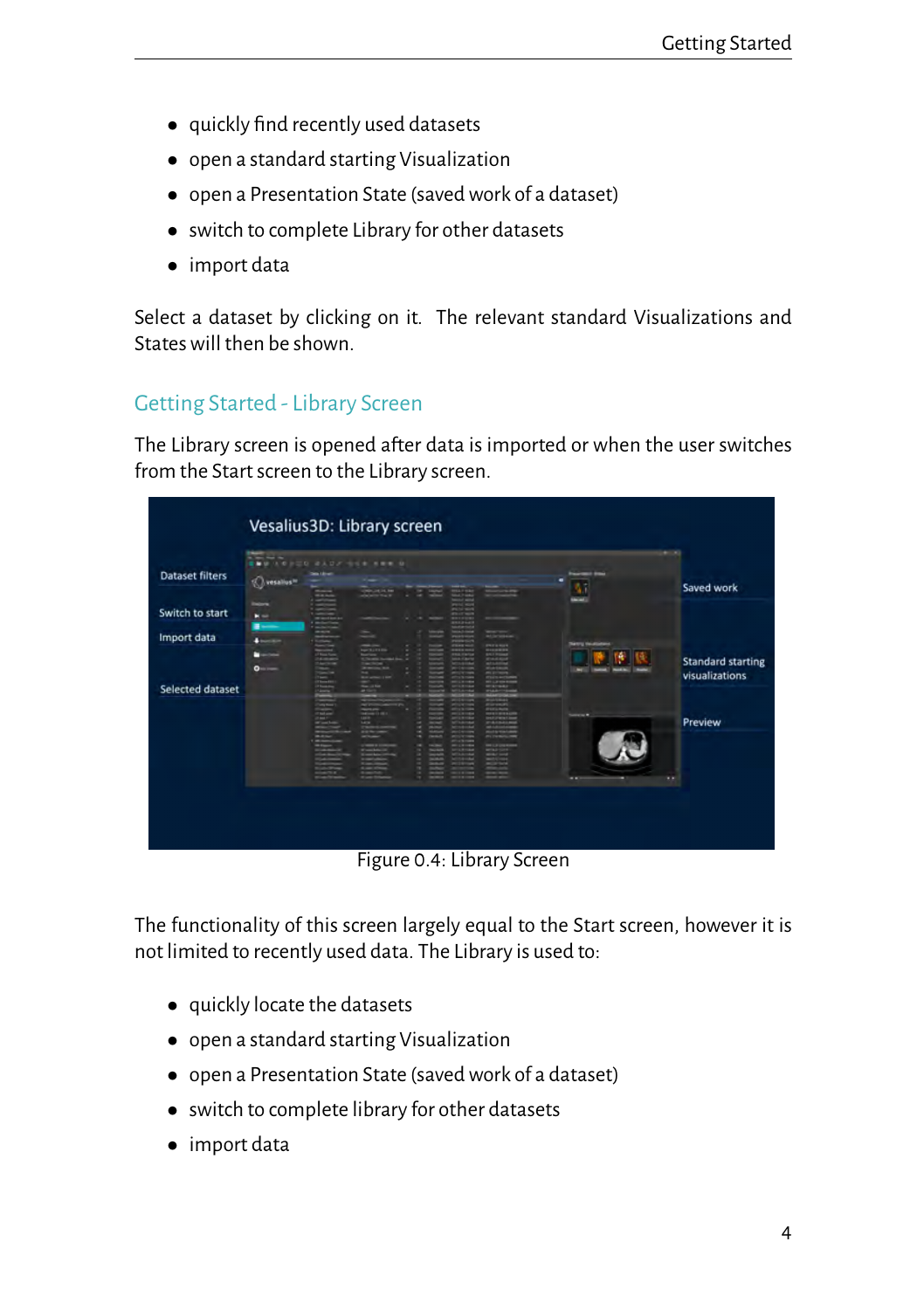## <span id="page-10-0"></span>Getting Started - Open a dataset

Opening a dataset is done from the Library or start menu by selecting a dataset and:

- double clickingon a dataset. The datawillopenin the recently used standard Visualization
- right click and openwhile selecting the dataset. The datawill open in the recently used standard Visualization
- double clicking on a standard visualization. The data will open in that specific Visualization
- double clickingon a presentation state. The datawillopenin theway this particular dataset was saved

The selected dataset will open in the Vesalius3D 3D DICOM Viewer, the main screen of Vesalius3D.



## <span id="page-10-1"></span>Getting Started - Main screen / 3D DICOM Viewer

Figure 0.5: 3D DICOM Viewer / Main Screen

The 3D DICOM viewer is the core of Vesalius3D. This is where a user can navigate through the data and optimize Visualizations. Supported functionalities such as the creation of movies and extractions for 3D printing are all done from this window. The Main screen consists of:

- 3D Window
- 2D windows (three)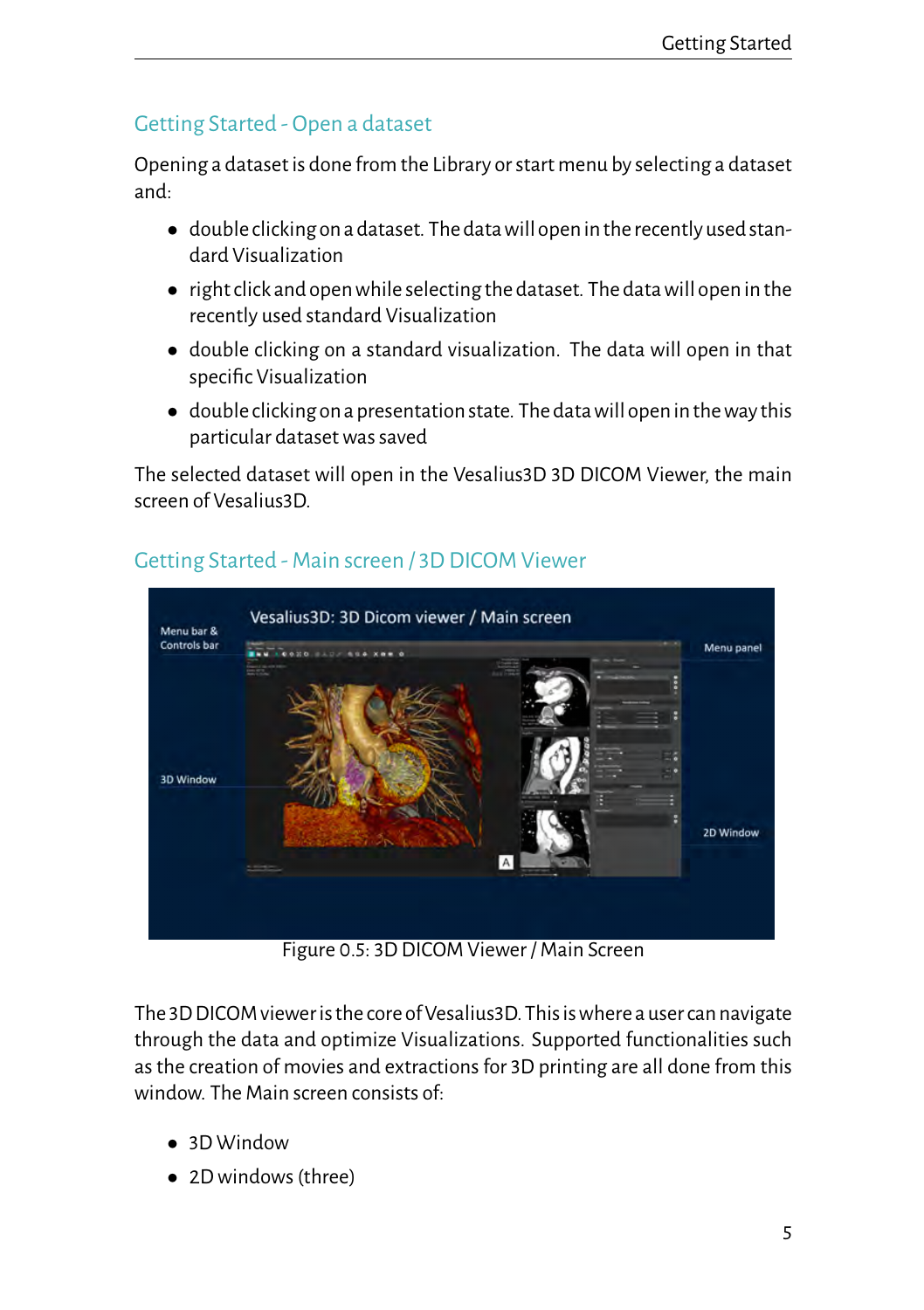- Menu Panel
- Menu Bar
- Controls Bar

When selecting (clicking on) a 3D or 2D window the menu panel shows the available functionality for thatwindow. In the image the 3Dwindow is selected.

## <span id="page-11-0"></span>Importing data into the Vesalius3D Library

Screen: Start screen or Library screen.

Data can be loaded in the Vesalius3D Library by performing the following steps:

- Click Import DICOM button on the left side of the screen or
- Open the *Library* menu, Select *Import* and click on the *Directory* option.

Awindow appears to specify the name of an existing directory that contains the data. Locate the folder that contains the data (often a DICOM folder) and click on *Select Folder*.

| Import Directory                       |                                 |                                  |          |                                         |                            | × |
|----------------------------------------|---------------------------------|----------------------------------|----------|-----------------------------------------|----------------------------|---|
| $\leftarrow$<br>$-79$                  | ×                               | This PC > Desktop                | $\vee$ 0 | Starch Designer                         |                            | D |
| Organise ·                             | New folder                      |                                  |          |                                         | $=$ $\bullet$              |   |
| <b>Cuick access</b><br>ب               |                                 | Name                             |          | Date modified                           | 7 <sub>1</sub>             |   |
| Desidop                                |                                 | 20190401<br>BETA-3721-Vesalius3D |          | 4/3/2019 5:25 PM<br>4/5/2/19 10:17 AM   | File folder<br>File Inklas |   |
| <b>L</b> Dewnloads<br><b>Documents</b> | . .<br>$\overline{\phantom{a}}$ | cd demo<br>desktop               |          | 3/14/2019 8:53 AM<br>1/29/2019 12:04 PM | File Folder<br>File Folder |   |
| Pictures<br>عدة ال                     | $\overline{\phantom{a}}$        | dud drive                        |          | 2/2/2019 12:35 PM                       | File Folder                |   |
|                                        | Folden Desktop                  |                                  |          |                                         |                            |   |
|                                        |                                 |                                  |          | Select Folder                           | Cancel                     |   |

Figure 0.6: Identify source of data

Vesalius3D will import all relevant DICOM data into the Library.

After clicking the *Select Folder* option a window appears to show the progress of the data import.

| <b>Import Data</b>             |  |        |
|--------------------------------|--|--------|
| Copying file EE5AD7F7 to drive |  |        |
| 82%                            |  |        |
|                                |  | Cancel |

Figure 0.7: Data import progress

It is also possible to trigger this process by drag-and-dropping the data into Vesalius3D.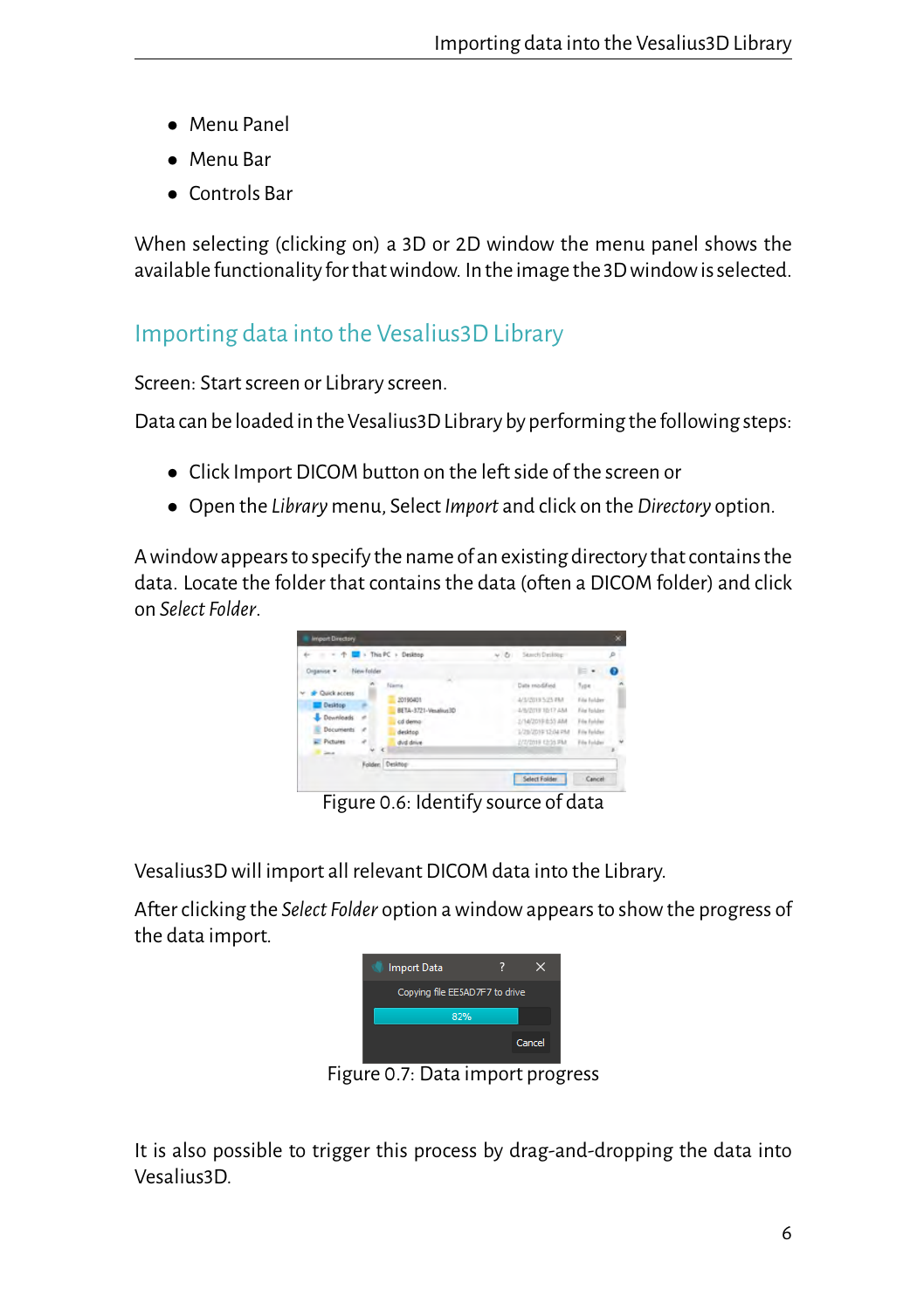

Figure 0.8: Summary of import

After the data has been imported into the database, a window appears to show the data import results. The data list is updated automatically to show the new data. The Library screen is opened and the imported data is shown.



Figure 0.9: Library: Filtered by date and time

To see the entire content of the library, remove the filter. This filter used is the data and time of when the data was imported.

*IMPORTANT: Medical data often consist of many individual files. Vesalius3D will automatically find the relevant data and import it into the Library. Vesalius3D searches into the selected folder and all subfolders making this an easy process.*

## <span id="page-12-0"></span>Opening Datasets

Screen: Library screen or Start screen.

The process to open datasets is straightforward.

- 1. identify and select the desired dataset
- 2. choose how to open the data, standard Visualization or State
- 3. open the data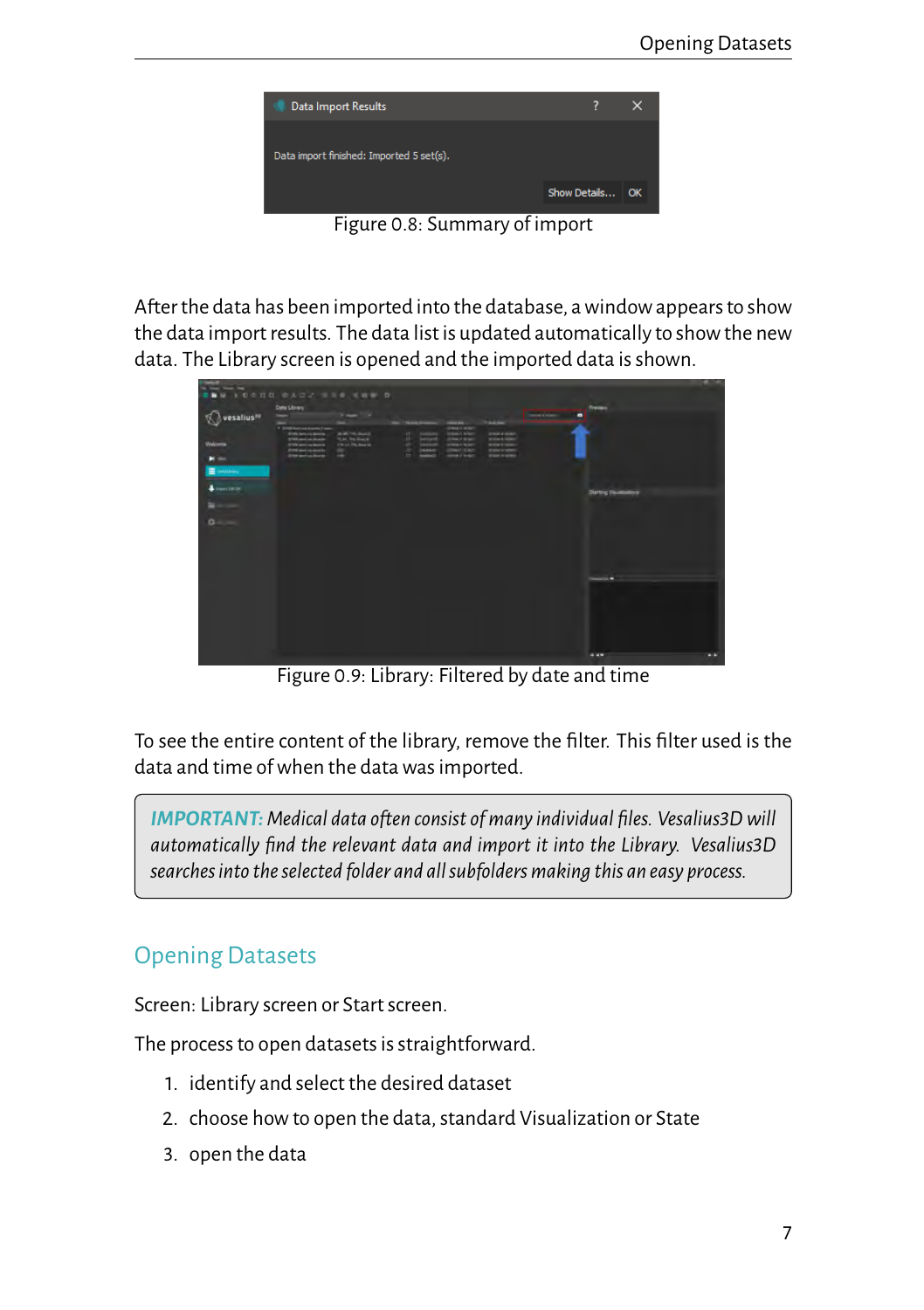A dataset is selected by clicking on it.

Once a dataset is selected the applicable States and standard Visualizations are shown. Selectinga standard Visualizationwillopen the dataset using that Visualization. Selecting a State will open the dataset in the way it was saved. States allow users to save their work and return to where they left off.

Opening the dataset is done by means of double clicking the dataset, the state, or the visualization, right clicking the dataset and select open, or the open dataset button.

Recently used files can also be opened from the Main screen. *File, Open* shows a list of the most recently used datasets.

*IMPORTANT:WhennoStateor standardVisualizationis selected. Vesalius3Dwill use the last used standard Visualization to open the dataset.*

*IMPORTANT: While standard Visualizations apply to all datasets that match the rules of the standard visualization (e.g. all CT), States apply only to the datasets that were used to create them.*

## <span id="page-13-0"></span>Visualizations

Screen: Main screen. Part on screen: Menu panel - Visualization Settings

The Visualization Settings in the menu panel are used to manage the Visualizations. Users can add Visualizations, change Visualizations and create new Visualizations.

#### <span id="page-13-1"></span>Toggling between standard Visualizations

The Visualizations that are active are shown with a marked eve  $\bullet$  checkbox in front of it. Other standard Visualizations are shown with the eye checkbox unmarked. Marking and unmarking the eye checkboxes will activate and deactivate a Visualization.

Toggling between Visualizations is done by means of selecting and deselecting the eye checkbox. Multiple Visualizations can be shown at the same time.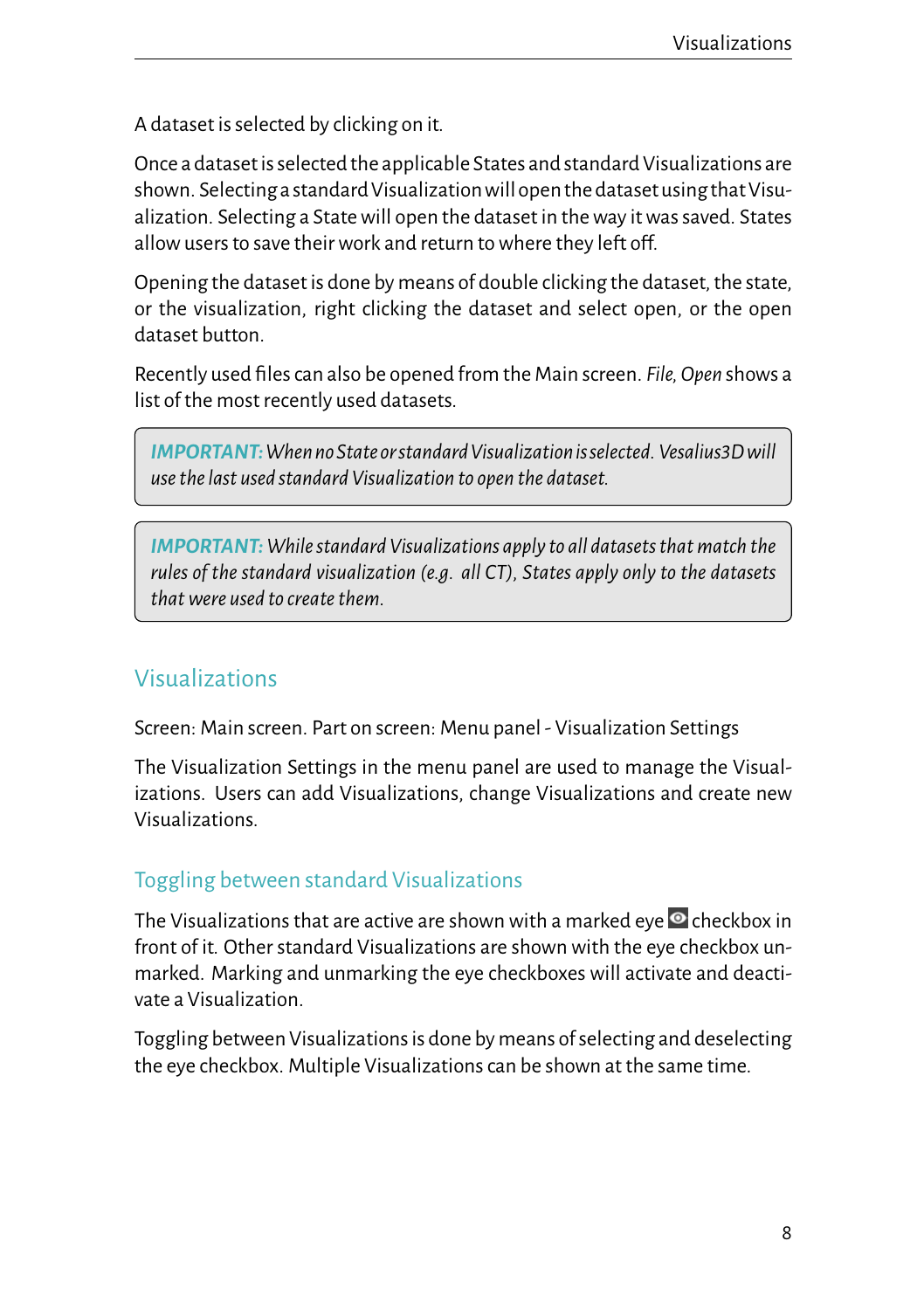

Figure 0.10: Menu Panel: Visualization Settings

#### <span id="page-14-0"></span>Adding new Visualizations

Visualizations can be added by clicking the  $\bigoplus$  button on the Visualization Settings panel. A list of additional Visualizations appear and when selected it is added to the list of Visualizations in the panel.



Figure 0.11: Add Visualizations

#### <span id="page-14-1"></span>Changing a Visualization

**Active Visualization** Only one of the shown Visualizations is active. The active Visualization (in the example: **Airy**) is highlighted in the listing displayed in Figure [0.12.](#page-15-1) Changes to Visualization settings are only applied to the active Visualization.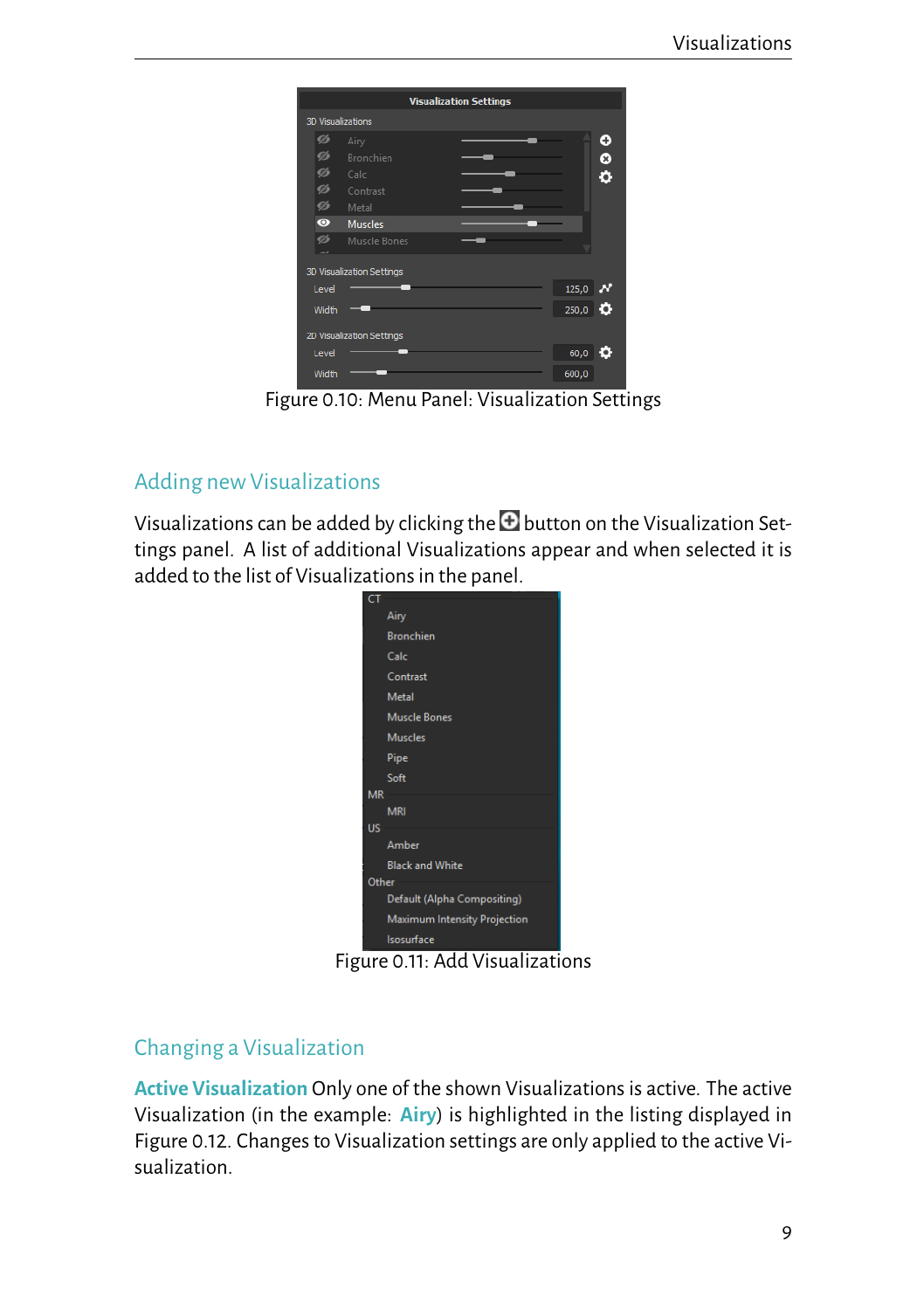<span id="page-15-1"></span>

Figure 0.12: Active Visualization: Airy

Different tissues have different density values in a dataset. A Visualization in Vesalius3D is based on selecting a range of these values. This selection is called the range. Optimizing an image means showing relevant values and filtering out the irrelevant ones.

Vesalius3D has controls to allow a user to easily expand or reduce the range as well as tools to move the range through the entire range of density values. These controlsare called**Level**And**Width**. These settingsare foundin the*Menu Panel* on the *Main* page.

The window level and width parameters are used to select an area of interest in the data.

- **Width**: Defines what **percentage of the data** is used
- **Level**: Where the **center of the range** is

or

- **Size** of Range: **Width**
- **Location** of Range: **Level**

#### <span id="page-15-0"></span>Navigating

Next to Visualizations, getting to the correct point of view is core to Vesalius3D.

Navigating through the data is done using mouse and keyboard or with the use of 3D navigation tools.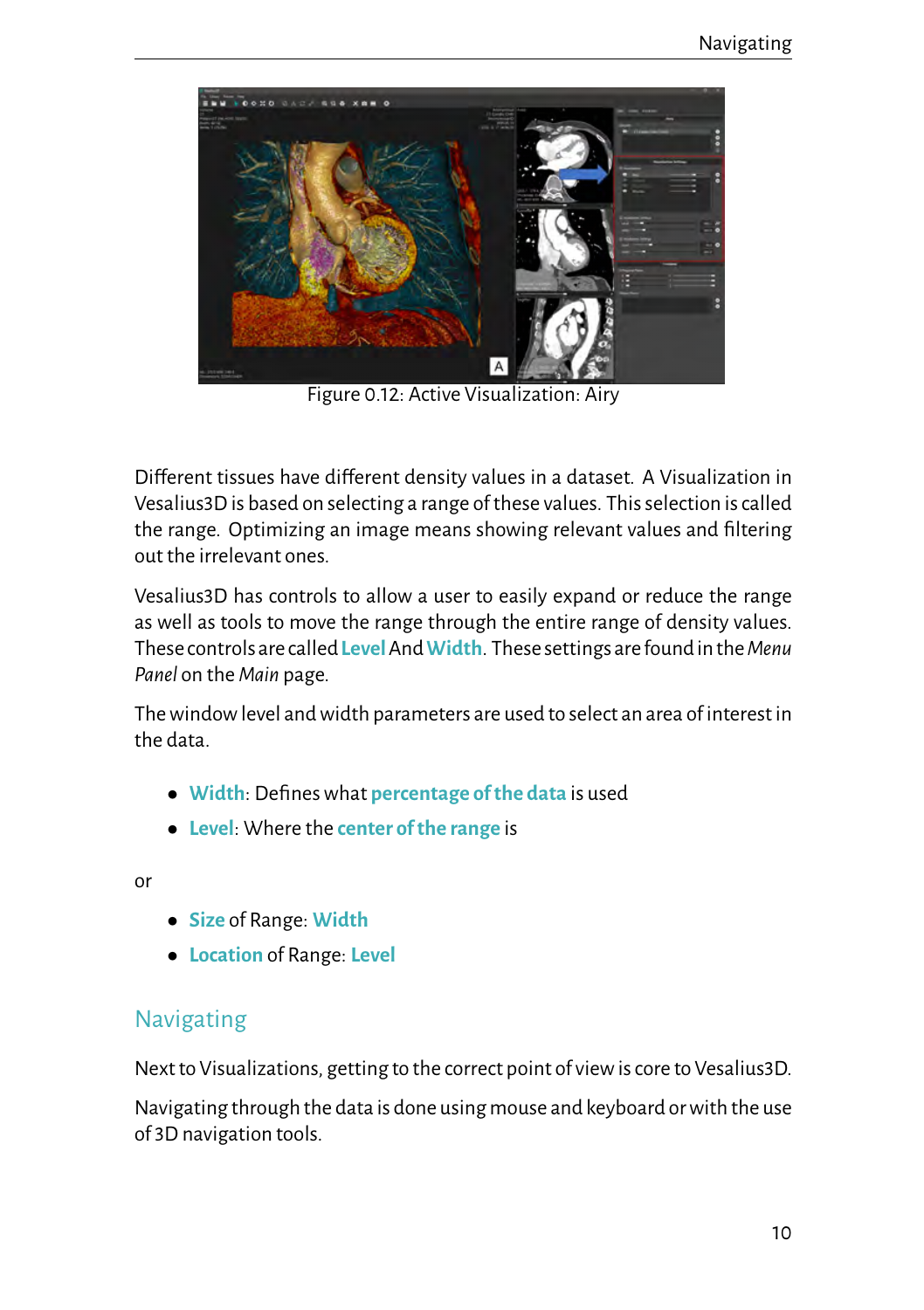

Figure 0.13: Level: Set higher, more dense values



Figure 0.14: Width: Increased - Wider Range

#### <span id="page-16-0"></span>Mouse and Keyboard navigation

The most important are:

- Rotate: Left Drag
- Dolly (move dataset in and out of screen): Left + Right Drag
- Dolly (alternative): Left Drag + CTRL
- Spin: Left Drag + ALT
- Translate: Left Drag + SHIFT
- Zoom: Right Drag

A listing of all navigation possibilities can be seen by pressing the  $\mathbb K$  icon on the controls bar.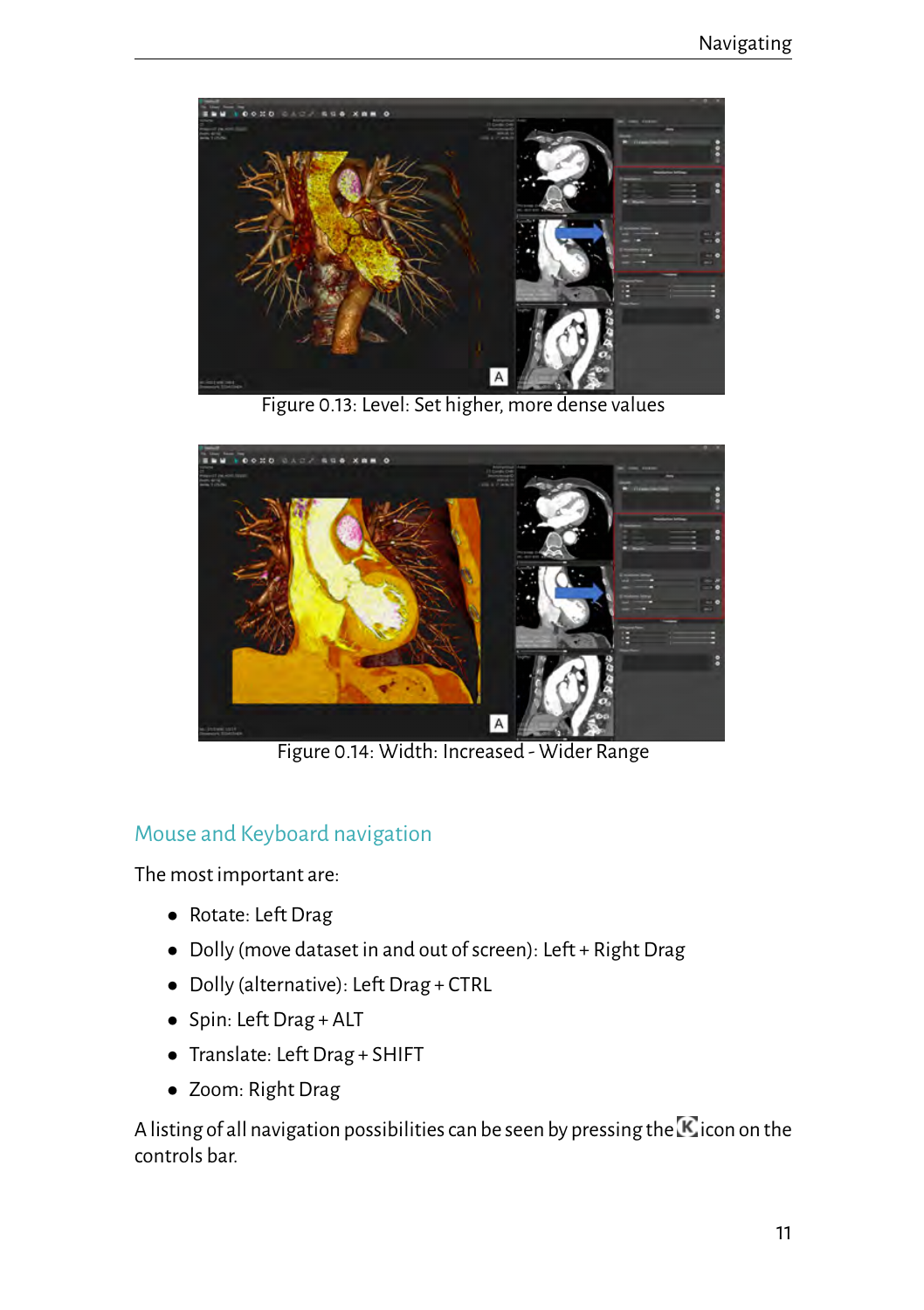| <b>Q</b> Help                                                                 |                                |                                             | $\times$      |
|-------------------------------------------------------------------------------|--------------------------------|---------------------------------------------|---------------|
| <b>Keyboard Shortcuts</b><br><b>User Manuals</b><br><b>Instruction Videos</b> |                                |                                             |               |
| <b>Function</b>                                                               | <b>Active Interaction Mode</b> | <b>Shortcut</b>                             |               |
| <b>Rotate Dataset</b>                                                         |                                | Left Drag                                   |               |
| <b>Dolly Dataset</b>                                                          | м                              | <b>Right Drag</b><br>Left Drag<br>$\ddot{}$ |               |
|                                                                               | チド                             |                                             |               |
| <b>Dolly Dataset (alternative)</b>                                            |                                | Left Drag<br>÷                              | <b>CTRL</b>   |
| <b>Spin Dataset</b>                                                           |                                | Left Drag<br>÷                              | <b>ALT</b>    |
| <b>Translate Dataset</b>                                                      |                                | Left Drag<br>$\ddot{}$                      | <b>SHIFT</b>  |
| <b>Zoom Dataset</b>                                                           |                                | Right Drag                                  |               |
| Change Width                                                                  | このものとと                         | Left Drag<br>Horizontal<br>$\ddot{}$        |               |
| Change Level                                                                  |                                | Left Drag<br>$\ddot{}$                      | Vertical      |
| Pick a point                                                                  |                                | Left Click<br>Left Click<br>$+$             |               |
| <b>Translate Dataset</b>                                                      |                                | Left Drag                                   |               |
| <b>Spin Dataset</b>                                                           | Ö                              | Left Drag                                   |               |
| <b>Function</b>                                                               | <b>Interaction Mode</b>        | <b>Shortcut</b>                             |               |
| Change Interaction Mode to Select                                             | ĸ                              | s                                           |               |
| Change Interaction Mode to Level/Width                                        | $\frac{1}{2}$                  | W                                           |               |
| Change Interaction Mode to Picking                                            |                                | P.                                          |               |
| Change Interaction Mode to Translate                                          |                                | M.                                          |               |
| Change Interaction Mode to Spin                                               | ひ                              | c                                           |               |
|                                                                               |                                |                                             |               |
|                                                                               |                                |                                             | Close<br>Open |

Figure 0.15: Navigation controls

#### <span id="page-17-0"></span>3D Controllers (Vesalius3D Workstations)

The most intuitive and effective control of the 3D data can be achieved using 3D interaction devices combined with stereo vision. This is for instance available in the Vesalius3D 3D workstations (https://ps-medtech.com/stereoworkstations/). When the devices are moved, Vesalius3D shows a 3D representation of a dodecahedron and a pointer. These objects are controlled using the 3D interaction devices. The motions of the interaction devices are directly translated to movements of the virtual dodecahedron and pointer.

In the Vesalius3D Workstations the default setup is:

• Controlling the dataset - Large Device.

By clicking the left pedal, the dodecahedron defines a center of rotation for the 3D volume. Subsequent motions of the dodecahedron are directly translated to movements of the 3D volume. This way, the user gets the experience of holding the 3D volume directly in his hands.

• Controlling the instrument - Small Device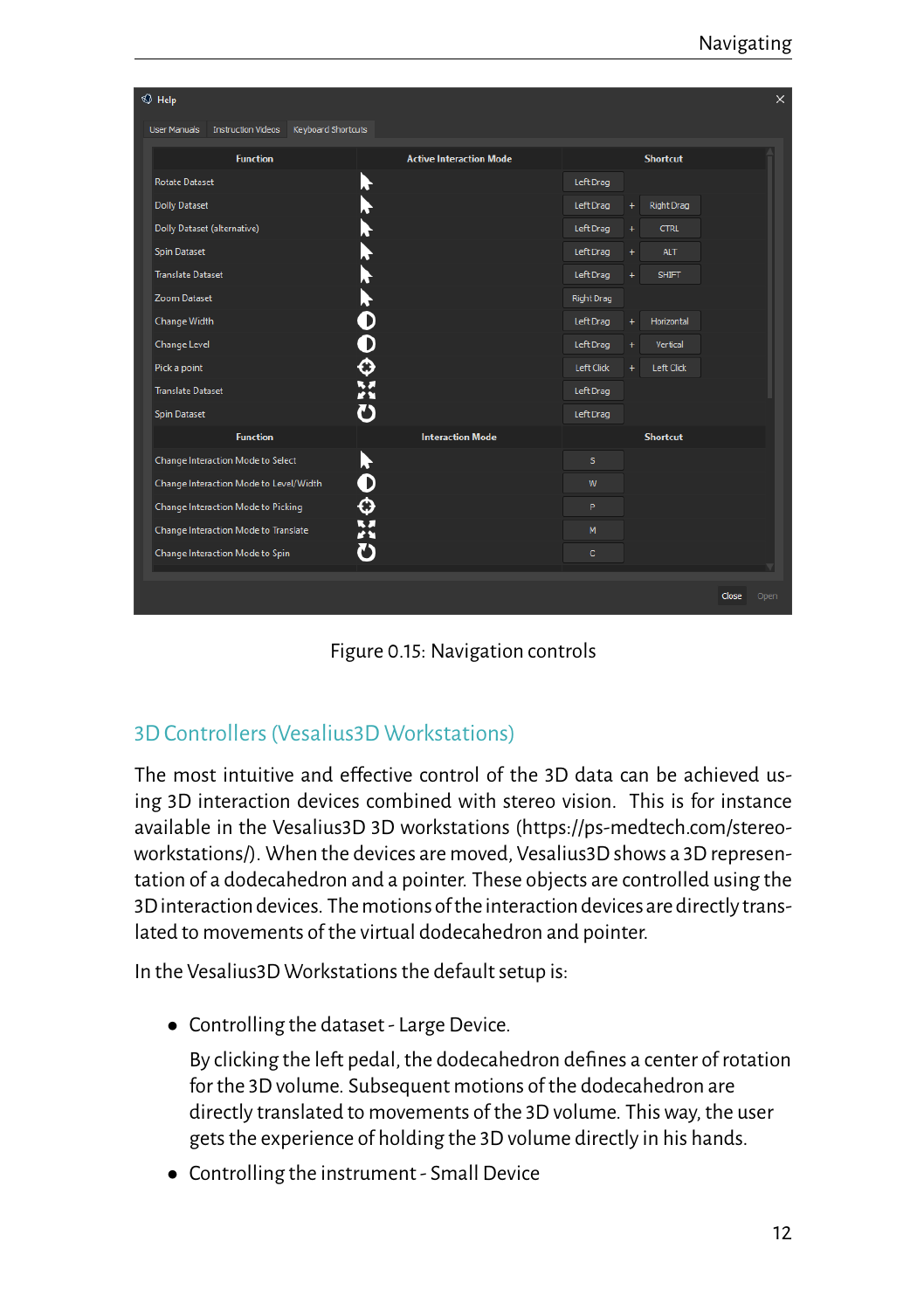By clicking the right pedal, the instrument is activated. For instance erasing data or manipulating cropping planes. The type of instrument is dependent on the chosen functionality in the Menu Panel. By default it is a pointer.

## <span id="page-18-0"></span>Cropping Data

Cropping planes are used to cut away parts of the 3D data in the 3D view. In the 2D views the position of the cropping planes is displayed as a line in the corresponding color of the plane. If a plane is visible in the 3D view and at least in one 2D view, the plane will be highlighted in all the views during interactions.

#### <span id="page-18-1"></span>Near Plane - First World Perspective

This is a special plane for the 3Dwindow. It allows users to traverse(fly through) the dataset. It is a cropping plane between the user and the 3D dataset. The plane is fixed and the user can drag the data through the plane creating a first world perspective.

It can be enabled by clicking the *right mouse button* in the 3D view and selecting the *Add Near Plane*functionality.

*IMPORTANT: By default the near plane plane is on. This default can be changed through the Settings Dialog of Vesalius3D*



Figure 0.16: Near Plane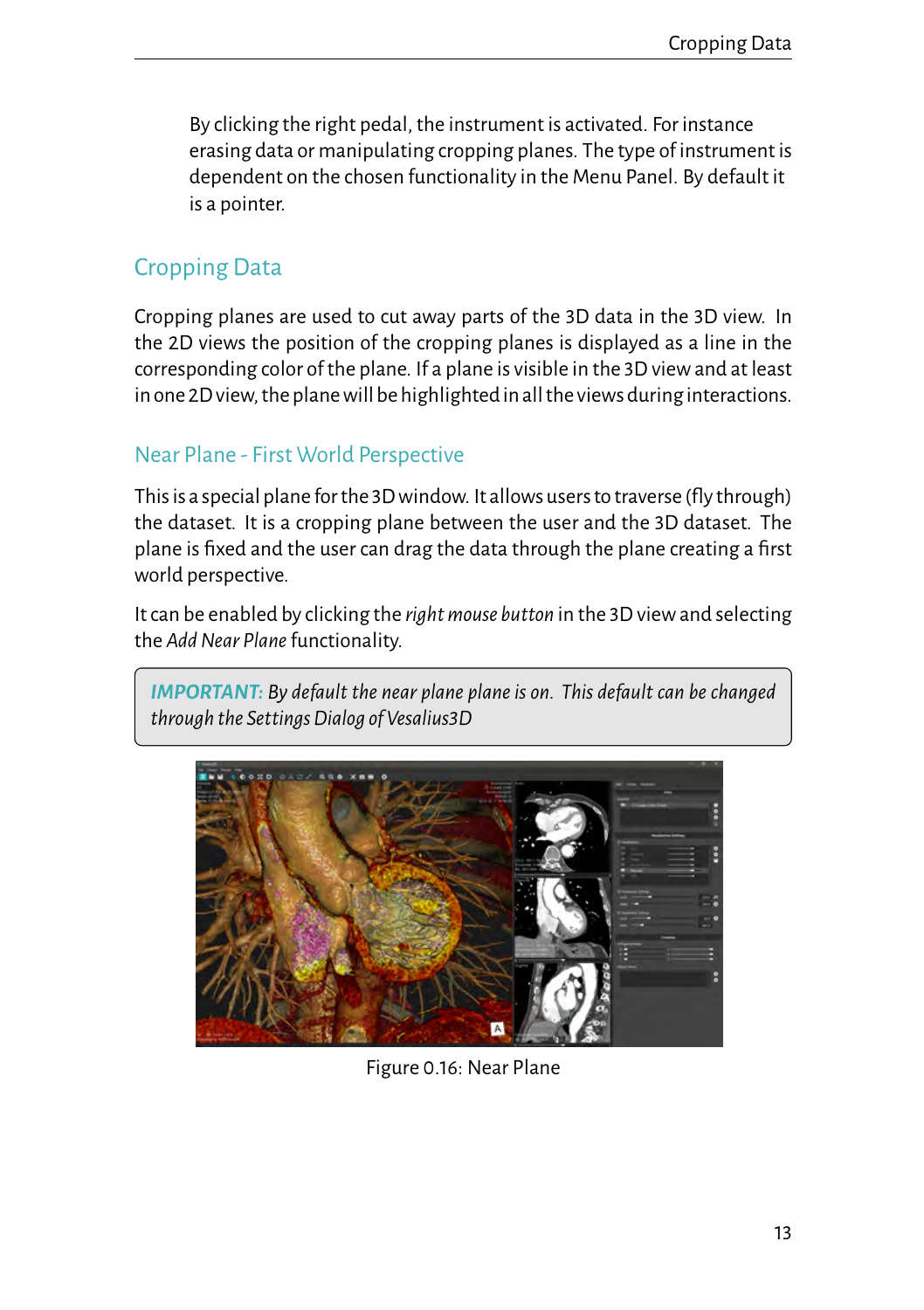## <span id="page-19-0"></span>Cropping Planes - Standard Planes

While the*NearPlane*is fixed and the datais pulled through, the standard planes are connected to the dataset.



Figure 0.17: Cropping Plane Panel

Two types of cropping planes exist.

• Orthogonal Planes

Orthogonal planes move along the 3 axis of the data. The planes that share an axis have similar colors. The left and right cropping planes are red, the anterior-posterior planes green and the inferior superior planes are blue.

Controlling orthogonal cropping planes:

- 1. (*Mouse*) Move the sliders in the Cropping panel
- 2. (*Mouse*) Center the plane by right-clicking the slider and clicking on Center Slider
- 3. (*Mouse*) Move the plane in a 2D view by dragging it with a mouse
- 4. (*3D controllers*) Selecting a plane with the 3D pointer by pointing at it, pressing the right pedal and moving the 3D pointer. When the pointer is near a plane, that plane will highlight and a small circle will appear on the selected plane
- Oblique Planes

Oblique planes can be positioned and oriented freely in the 3D view. Oblique planes are shown in a brown-ochre color. When additional oblique planes are added, these planes get a different color.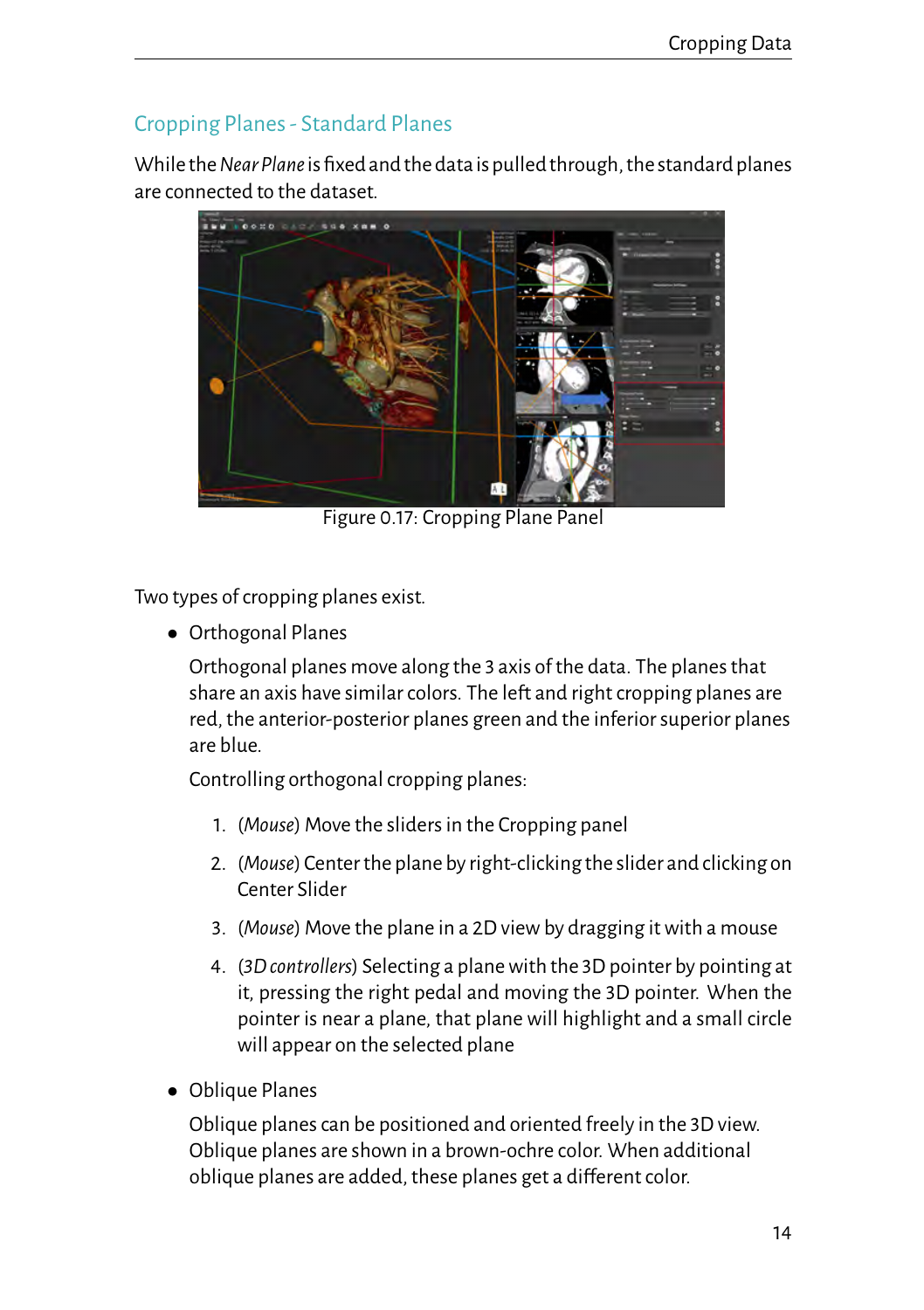Adding an oblique plane is done by clicking on the green plus button in the Cropping panel.

Controlling Oblique Planes:

1. (*Mouse)* Move the mouse pointer into the 3D window, a widget appears on all oblique planes.

Selecting the line or endpoint and moving it changes the angle of the oblique plane.

Selecting the center and dragging it will move the oblique plane through the data.

- 2. (*Mouse*) Move the plane in a 2D view by dragging it with a mouse.
- 3. (*3D controllers*) Selecting the oblique plane with the 3D pointer by pointing at it, pressing the right pedal and moving the 3D pointer. When the pointer is near a plane, that plane will highlight and a small circle will appear on the corresponding plane.

#### <span id="page-20-0"></span>Saving your work - States

States are a powerful tool to store your work and show it to others. States contain the information needed to restore Vesalius3D to the situation of Vesalius3D at the moment of saving the state.

While Protocols apply to all datasets that match the rules of the protocol (e.g. all CT), States apply only to the datasets that were used to create them.

Presentation States can be opened by opening the *Presets* menu, selecting*Open Presets* and selecting the page *Presentation States*. To save a presentation state, open the Presets menu and select the Save Preset - Presentation State option. When saving presentation states, only a name and description or notes have to be entered. Exporting and importing a presentation state is also possible from the State Presets menu.

To show a state on a different computer, both the dataset and the state need to be transferred. When exporting a state from the Data Library within Vesalius3D, a question is asked whether the corresponding datasets should be exported as well (Figure [0.18\)](#page-21-1). Choosing this option will result in a state containing all necessary datasets and the chosen state. This file can be imported in Vesalius3D again.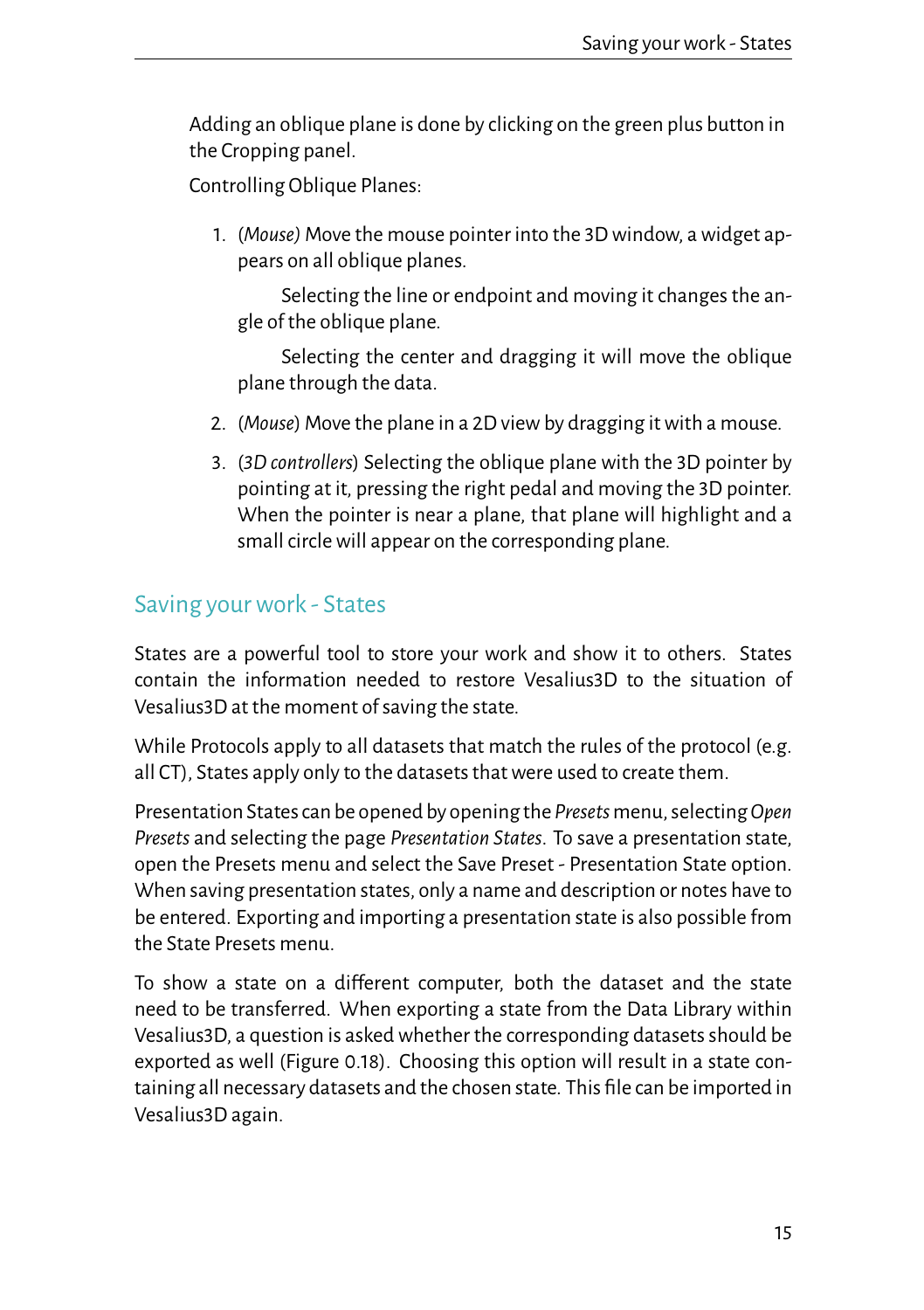<span id="page-21-1"></span>

## <span id="page-21-0"></span>Creating Screenshots and Movies

The tools for movies and screenshots are part of the control panel above the 3D window. Vesalius3D captures the active 2D or 3D window. Vesalius3D captures the 3D window in the standard non stereo format.

For full screenshots the standard Microsoft Windows **Snipping Tool** is recommended.



Figure 0.19: Snapshot And Movie

Clicking the  $\bullet$  button creates a screenshot instantly, and opens up a window to save the snapshot to disk. The  $\Box$  button opens up a window to enter a movie file name and location. After the name is entered and the window is closed, the system immediately starts recording everything that is displayed in the active window into the selected movie. During recording, the software can be used normally and all normal functionality is available. During recording the  $\Box$  button changes into  $\square$ .

Note: Any action that causes the view that is being recorded to be resized or closedwill automatically stopmovie recording. Tomanually stop recording and finish the movie, click the  $\square$  button. When trying to close Vesalius3D while a movie is still being recorded, a message is shown asking to continue. Choosing to continue closing Vesalius3D will end the recording and save the movie to the specified file location.